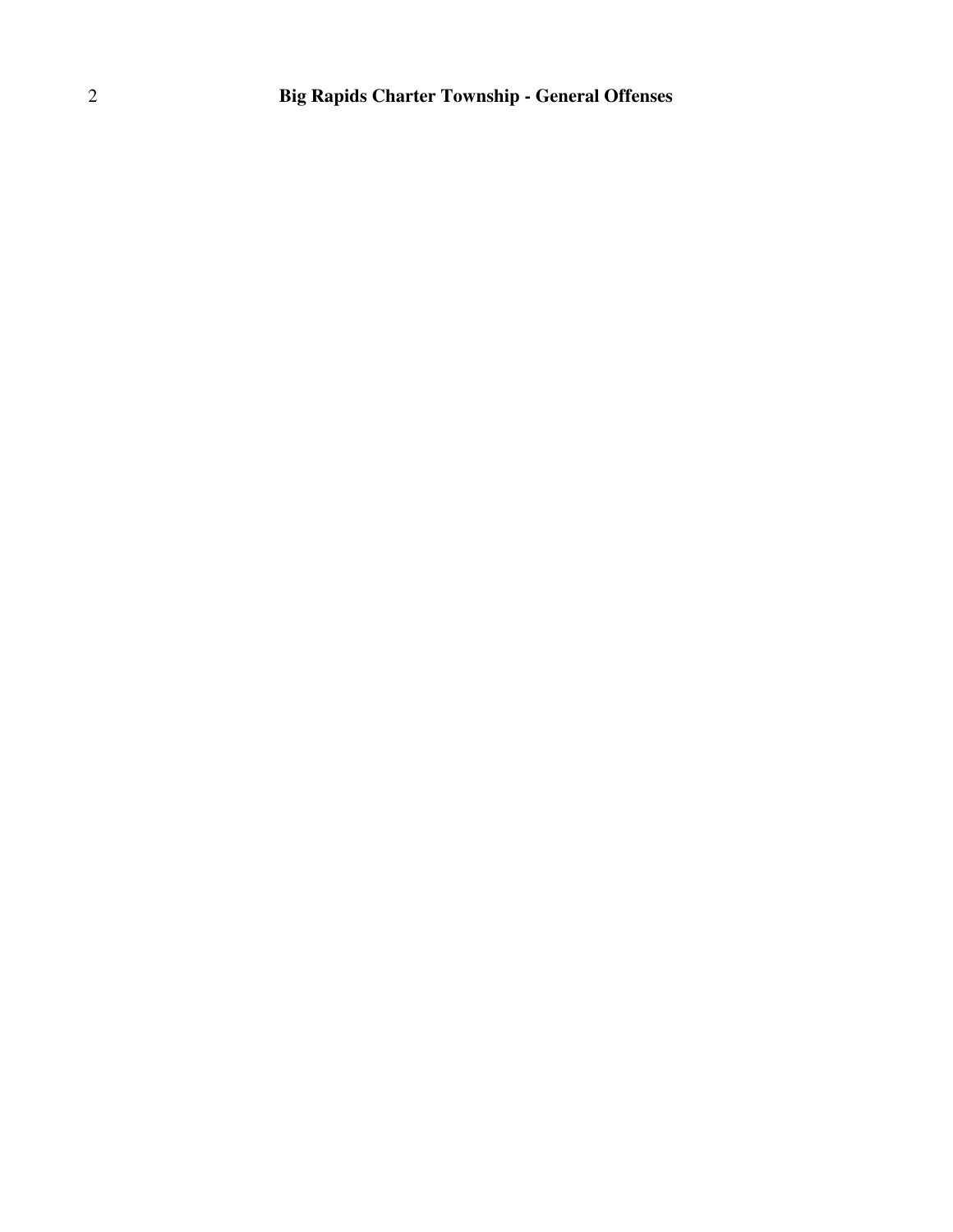### **CHAPTER 130: PUBLIC NUDITY**

Section

| 130.01 Definitions     |
|------------------------|
| 130.02 Prohibited      |
| 130.03 Public nuisance |
|                        |
| 130.99 Penalty         |

#### **130.01 DEFINITIONS.**

For the purpose of this chapter, the following definitions shall apply unless the context clearly indicates or requires a different meaning.

*PUBLIC NUDITY*. As used in this chapter means knowingly or intentionally displaying in a public place any individual's genitals or anus with less than a fully opaque covering, or any female individual's breast with less than a fully opaque covering of the nipple and areola, for payment or promise of payment.

*PUBLIC PLACE.* As used in this chapter means any premises within the township used or controlled in whole or in part for the purpose of displaying an individual's genitals, anus or female breast for payment or promise of payment, and which is open to the general public as a business, club or association. (Ord. 21, passed 9-10-1996)

#### **130.02 PROHIBITED.**

(A) No person, corporation, business, club or association shall knowingly or intentionally cause, promote, invite, employ or encourage any person to knowingly or intentionally display in a public place for payment or promise of payment his or her genitals or anus with less than a fully opaque covering, or her female with less than a fully opaque covering of the nipple and areola.

(B) No person shall knowingly or intentionally display his or her genitals or anus in a public place for payment or promise or payment with less than a fully opaque covering.